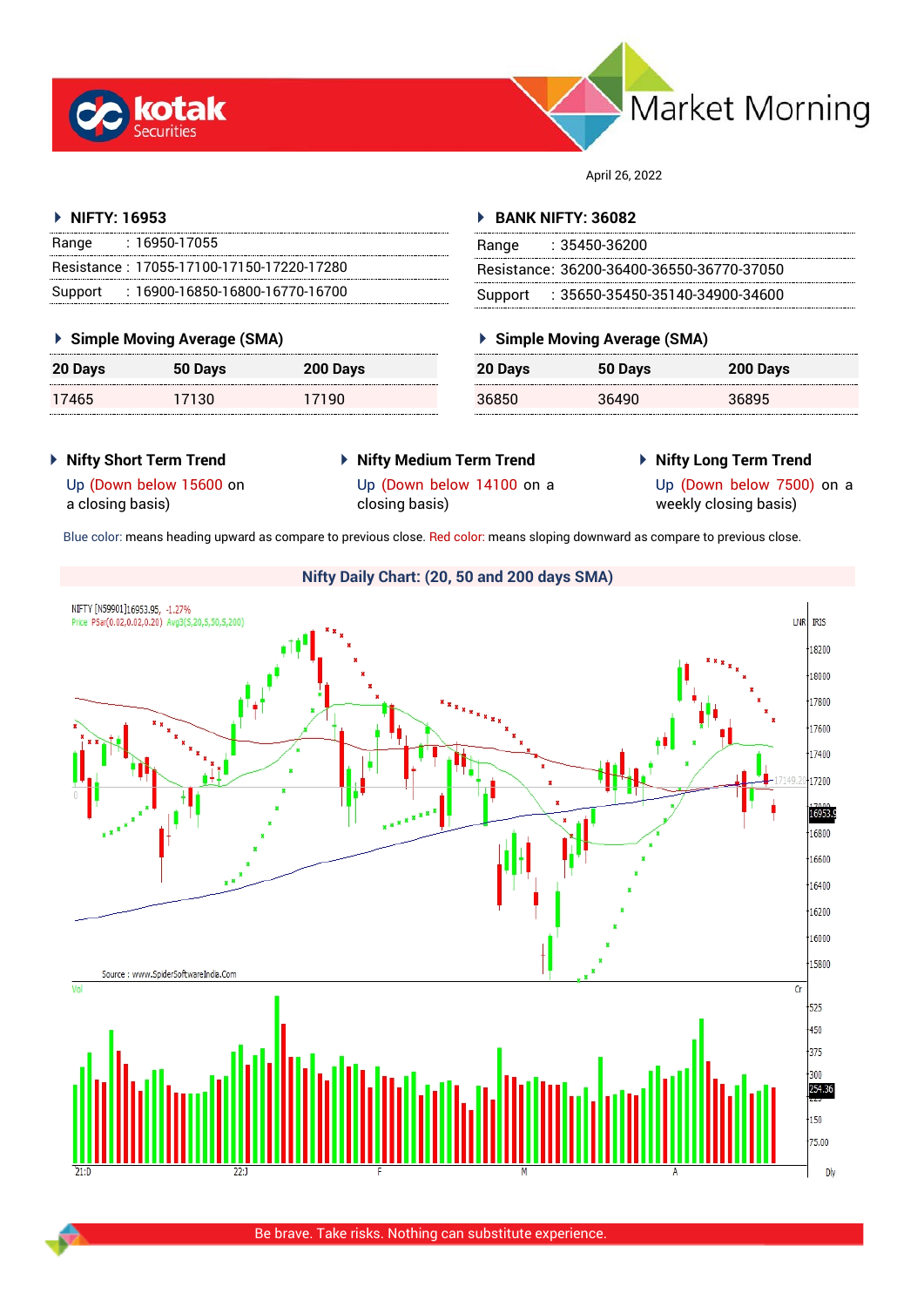#### **Market Analysis**

mark while the Sensex close at 56580. Due to weak global market conditions, our market opened with a gap down **Nifty/Sensex Daily View:** On Monday the benchmark indices corrected sharply, the Nifty close below the 17000 and held a negative stance throughout the day. Among sectors, almost all the major sectoral indices were traded in the red, but the Nifty-Realty index lost the most, shedding over 3.5 per cent. Technically, post-gap down the index has formed a bearish candlestick and it also holds a lower top formation on intraday charts which are broadly negative. In addition, the Nifty is comfortably trading below 50 and 200 days SMA, which also supports further weakness from the current levels. we are of the view that the texture of the market is weak and oversold. For the bulls, 17000/56800 would be the key level to watch out for. Above which, we could expect a fresh pullback rally till 17100-17150/57100-57300. On the flip side, below 17000/56800 the index is likely to retest the level of 16850-16800/56300-56100. The markets are oversold in the short term and the continuation of an upward pullback is more likely. Buy on dips and keep a stop loss at 16800.

## **RATING SCALE (PRIVATE CLIENT GROUP)**

| <b>BUY</b>      | $-$ | A condition that indicates a good time to buy a stock. The exact circumstances of the signal will be determined by the indicator that an<br>analyst is using.  |
|-----------------|-----|----------------------------------------------------------------------------------------------------------------------------------------------------------------|
| SELL            | -   | A condition that indicates a good time to sell a stock. The exact circumstances of the signal will be determined by the indicator that an<br>analyst is using. |
| Stop Loss Order | $-$ | An instruction to the broker to buy or sell stock when it trades beyond a specified price. They serve to either protect your profits or<br>limit vour losses.  |

#### **FUNDAMENTAL RESEARCH TEAM (PRIVATE CLIENT GROUP)**

Head of Research Auto & Auto Ancillary Transportation, Paints, FMCG Banking & Finance [shrikant.chouhan@kotak.com](mailto:shrikant.chouhan@kotak.com) arun.agarwal@kotak.com agarwal.amit@kotak.com Hemali.Dhame@kotak.com

**Jatin Damania Purvi Shah Rini Mehta K. Kathirvelu** Metals & Mining, Midcap Pharmaceuticals Research Associate Support Executive jatin.damania@kotak.com [purvi.shah@kotak.com](mailto:purvi.shah@kotak.com) rini.mehta@kotak.com [k.kathirvelu@kotak.com](mailto:k.kathirvelu@kotak.com) +91 22 6218 6440 +91 22 6218 6432 +91 80801 97299 +91 22 6218 6427

Oil and Gas, Information Tech Construction, Capital Goods & Midcaps sumit.pokharna@kotak.com pankajr.kumar@kotak.com

+91 22 6218 5408 +91 22 6218 6443 +91 22 6218 6439 +91 22 6218 6433

# **Sumit Pokharna Pankaj Kumar**

+91 22 6218 6438 +91 22 6218 6434

**Shrikant Chouhan Arun Agarwal Amit Agarwal, CFA Hemali Dhame**

## **TECHNICAL RESEARCH TEAM (PRIVATE CLIENT GROUP)**

**Shrikant Chouhan Amol Athawale Sayed Haider**

[shrikant.chouhan@kotak.com](mailto:shrikant.chouhan@kotak.com) [amol.athawale@kotak.com](mailto:amol.athawale@kotak.com) Research Associate +91 22 6218 5408 +91 20 6620 3350 [sayed.haider@kotak.com](mailto:sayed.haider@kotak.com)

+91 22 62185498

## **DERIVATIVES RESEARCH TEAM (PRIVATE CLIENT GROUP)**

+91 79 6607 2231 +91 22 6218 5497 +91 33 6615 6273

**Sahaj Agrawal Prashanth Lalu Prasenjit Biswas, CMT, CFTe** [sahaj.agrawal@kotak.com](mailto:sahaj.agrawal@kotak.com) [prashanth.lalu@kotak.com](mailto:prashanth.lalu@kotak.com) [prasenjit.biswas@kotak.com](mailto:prasenjit.biswas@kotak.com)